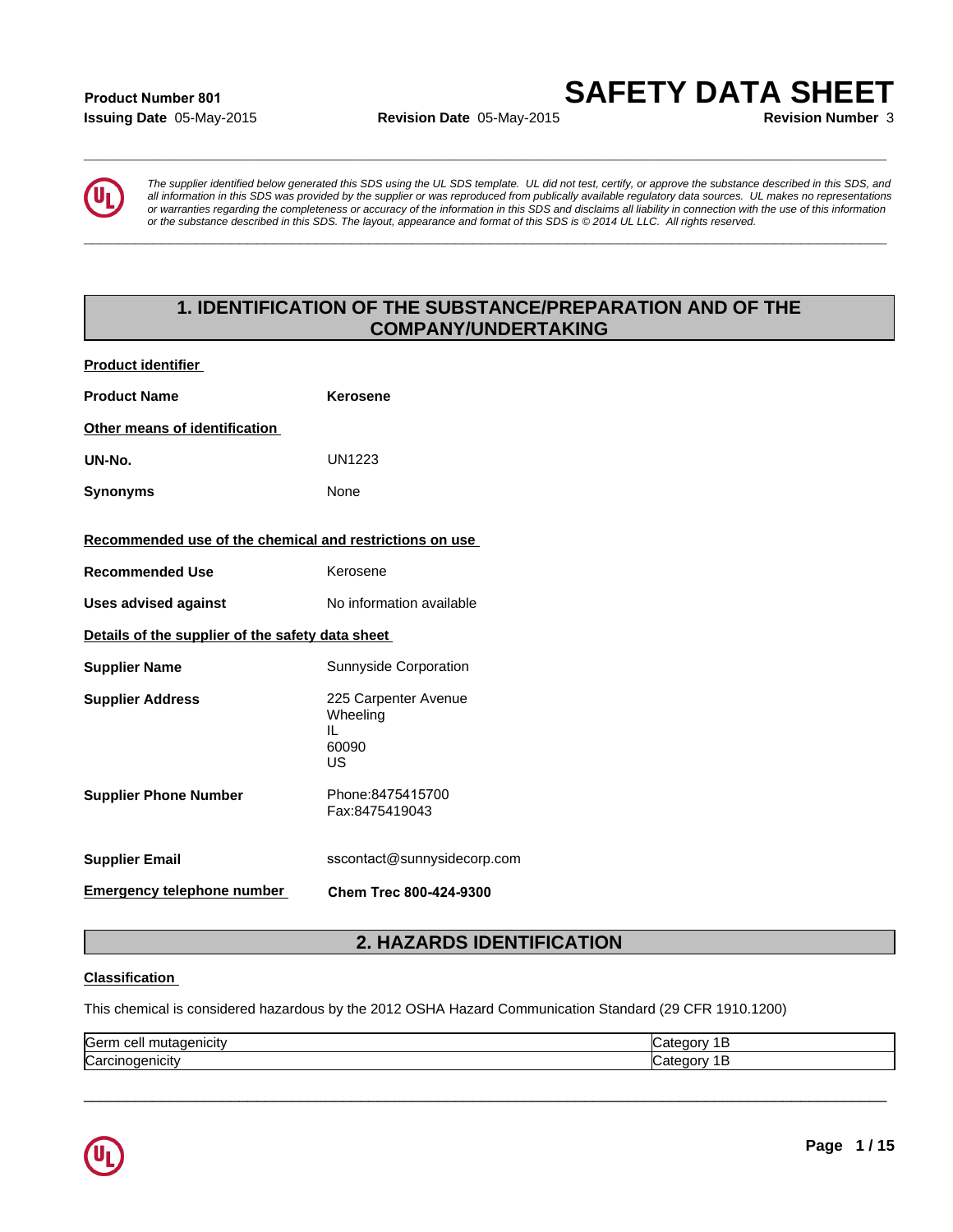| <b>Aspiration</b><br>toxicity | atenory<br>. . |
|-------------------------------|----------------|
| Flamm<br>liquids<br>napie     | tegory         |

 $\Box \rightarrow \Box \rightarrow \Box$ 

# **GHS Label elements, including precautionary statements**

|                                                                                                                                                         |               | <b>Emergency Overview</b>    |               |
|---------------------------------------------------------------------------------------------------------------------------------------------------------|---------------|------------------------------|---------------|
| Signal word                                                                                                                                             | <b>Danger</b> |                              |               |
| <b>Hazard Statements</b><br>May cause genetic defects<br>May cause cancer<br>May be fatal if swallowed and enters airways<br>Flammable liquid and vapor |               |                              |               |
|                                                                                                                                                         |               |                              |               |
| <b>Appearance Clear</b>                                                                                                                                 |               | <b>Physical state Liquid</b> | Odor Kerosene |
| <b>Precautionary Statements - Prevention</b><br>Obtain special instructions before use                                                                  |               |                              |               |
| Do not handle until all safety precautions have been read and understood                                                                                |               |                              |               |
| Use personal protective equipment as required                                                                                                           |               |                              |               |

Keep away from heat/sparks/open flames/hot surfaces. - No smoking

Keep container tightly closed

Ground/bond container and receiving equipment

Use explosion-proof electrical/ ventilating/ lighting/ equipment

Use only non-sparking tools

Take precautionary measures against static discharge

# **Precautionary Statements - Response**

IF exposed or concerned: Get medical advice/attention

# **Skin**

IF ON SKIN (or hair): Remove/Take off immediately all contaminated clothing. Rinse skin with water/shower

# **Ingestion**

IF SWALLOWED: Immediately call a POISON CENTER or doctor/physician Do NOT induce vomiting

# **Fire**

In case of fire: Use CO2, dry chemical, or foam for extinction

# **Precautionary Statements - Storage**

Store locked up Store in a well-ventilated place. Keep cool

# **Precautionary Statements - Disposal**

Dispose of contents/container to an approved waste disposal plant

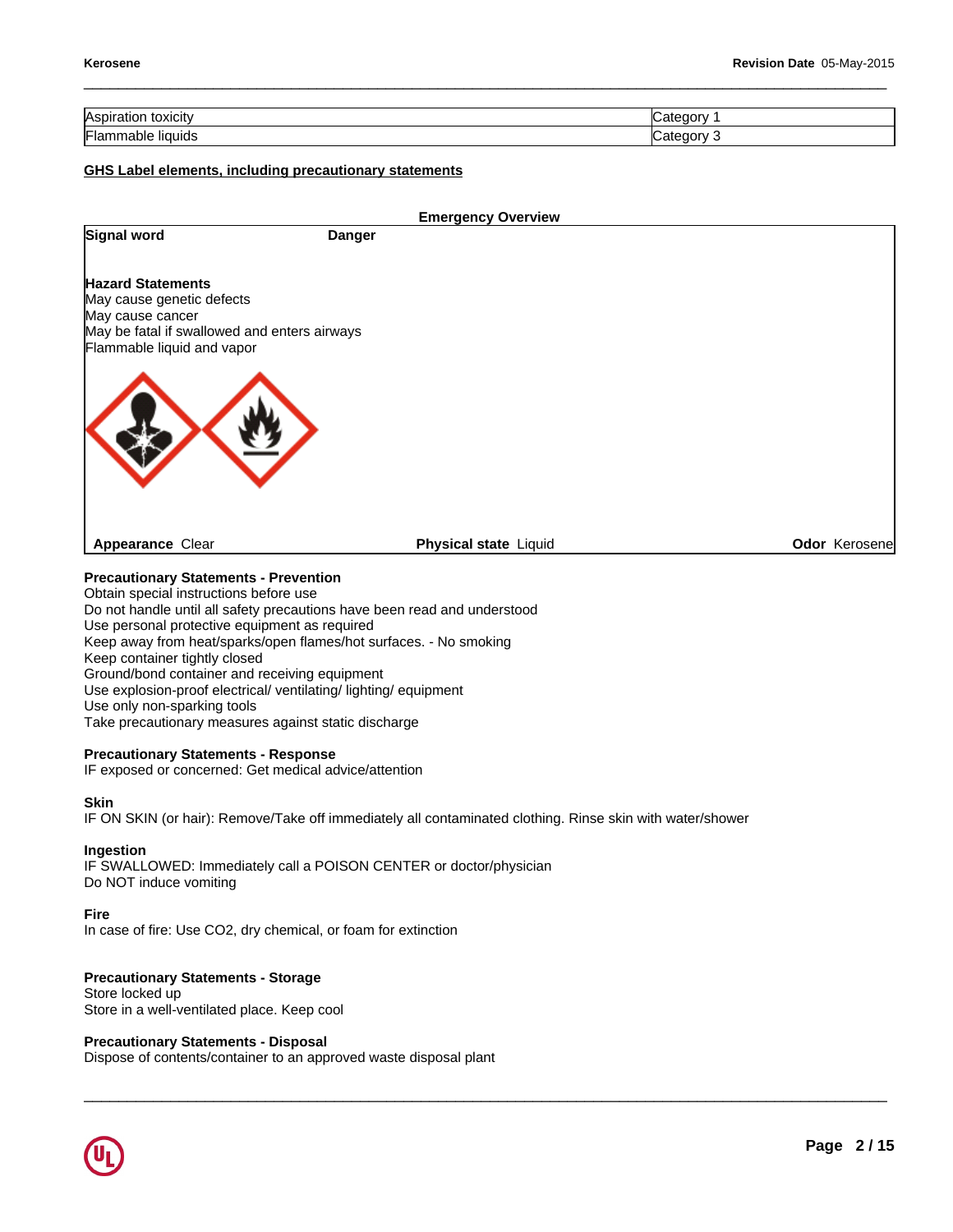# **Hazards not otherwise classified (HNOC)**

Not applicable

# **Unknown Toxicity**

0% of the mixture consists of ingredient(s) of unknown toxicity

# **Other information**

May be harmful in contact with skin Causes mild skin irritation Toxic to aquatic life with long lasting effects PROLONGED OR REPEATED CONTACT MAY DRY SKIN AND CAUSE IRRITATION INHALATION MAY CAUSE CENTRAL NERVOUS SYSTEM EFFECTS **3. COMPOSITION/INFORMATION ON INGREDIENTS**<br> **3. COMPOSITION/INFORMATION ON INGREDIENTS**<br> **3. COMPOSITION/INFORMATION ON INGREDIENTS**<br> **3. COMPOSITION/INFORMATION ON INGREDIENTS** 

# **Interactions with Other Chemicals**

 $\_$  ,  $\_$  ,  $\_$  ,  $\_$  ,  $\_$  ,  $\_$  ,  $\_$  ,  $\_$  ,  $\_$  ,  $\_$  ,  $\_$  ,  $\_$  ,  $\_$  ,  $\_$  ,  $\_$  ,  $\_$  ,  $\_$  ,  $\_$  ,  $\_$  ,  $\_$  ,  $\_$  ,  $\_$  ,  $\_$  ,  $\_$  ,  $\_$  ,  $\_$  ,  $\_$  ,  $\_$  ,  $\_$  ,  $\_$  ,  $\_$  ,  $\_$  ,  $\_$  ,  $\_$  ,  $\_$  ,  $\_$  ,  $\_$  ,

|                      | <b>3. COMPOSITION/INFORMATION ON INGREDIENTS</b>                                         |            |                     |
|----------------------|------------------------------------------------------------------------------------------|------------|---------------------|
| ٠                    |                                                                                          |            |                     |
| <b>Chemical Name</b> | <b>CAS No</b>                                                                            | Weight-%   | <b>Trade Secret</b> |
| Solvent Blend        | 64742-88-7                                                                               | $60 - 100$ |                     |
| Pseudocumene         | 95-63-6                                                                                  | $1 - 5$    |                     |
| Nonane               | 111-84-2                                                                                 | $1 - 5$    |                     |
| Naphthalene          | $91 - 20 - 3$                                                                            | $0.1 - 1$  |                     |
| Ethylbenzene         | $100 - 41 - 4$                                                                           | $0.1 - 1$  |                     |
|                      | *The exact percentage (concentration) of composition has been withheld as a trade secret |            |                     |
|                      | <b>4. FIRST AID MEASURES</b>                                                             |            |                     |

# **First aid measures**

| <b>General Advice</b> | Immediate medical attention is required. Show this safety data sheet to the doctor<br>in attendance.                                                                                                                                                                                                                                                  |
|-----------------------|-------------------------------------------------------------------------------------------------------------------------------------------------------------------------------------------------------------------------------------------------------------------------------------------------------------------------------------------------------|
| Eye contact           | Rinse immediately with plenty of water, also under the eyelids, for at least 15<br>minutes. Keep eye wide open while rinsing. Do not rub affected area. Remove<br>contact lenses, if present and easy to do. Continue rinsing.                                                                                                                        |
| <b>Skin contact</b>   | Wash off immediately with soap and plenty of water while removing all<br>contaminated clothes and shoes.                                                                                                                                                                                                                                              |
| <b>Inhalation</b>     | Remove to fresh air. If not breathing, give artificial respiration. If breathing is<br>difficult, (trained personnel should) give oxygen.                                                                                                                                                                                                             |
| Ingestion             | Aspiration hazard if swallowed - can enter lungs and cause damage. Do NOT<br>induce vomiting. If vomiting occurs spontaneously, keep head below hips to<br>prevent aspiration. Rinse mouth immediately and drink plenty of water. Never give<br>anything by mouth to an unconscious person. Call a physician or poison control<br>center immediately. |
|                       | Self-protection of the first aider Ensure that medical personnel are aware of the material(s) involved, take<br>precautions to protect themselves and prevent spread of contamination.                                                                                                                                                                |
|                       |                                                                                                                                                                                                                                                                                                                                                       |

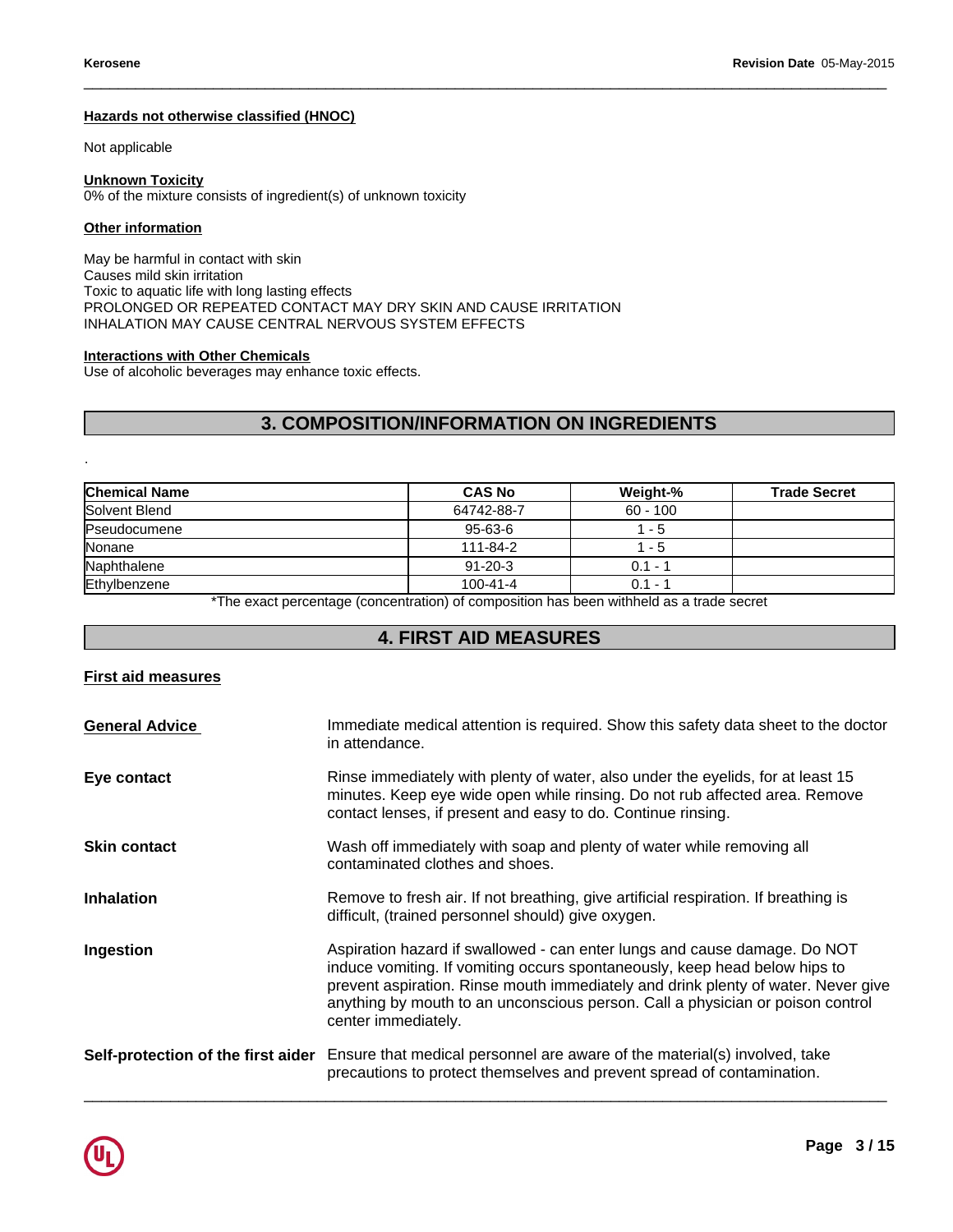# **Most important symptoms and effects, both acute and delayed**

**Most Important Symptoms and** Difficulty in breathing. Coughing and/ or wheezing. Dizziness. **Effects** Revision Date 05-May<br> **5. both acute and delayed**<br>
culty in breathing. Coughing and/ or wheezing. Dizziness.<br> **attention and special treatment needed**<br> **5. FIRE-FIGHTING MEASURES**<br>
pam. Use water spray or fog; do not use s

# **Indication of any immediate medical attention and special treatment needed**

**Notes to Physician** Treat symptomatically.

 $\_$  ,  $\_$  ,  $\_$  ,  $\_$  ,  $\_$  ,  $\_$  ,  $\_$  ,  $\_$  ,  $\_$  ,  $\_$  ,  $\_$  ,  $\_$  ,  $\_$  ,  $\_$  ,  $\_$  ,  $\_$  ,  $\_$  ,  $\_$  ,  $\_$  ,  $\_$  ,  $\_$  ,  $\_$  ,  $\_$  ,  $\_$  ,  $\_$  ,  $\_$  ,  $\_$  ,  $\_$  ,  $\_$  ,  $\_$  ,  $\_$  ,  $\_$  ,  $\_$  ,  $\_$  ,  $\_$  ,  $\_$  ,  $\_$  ,

 $\_$  ,  $\_$  ,  $\_$  ,  $\_$  ,  $\_$  ,  $\_$  ,  $\_$  ,  $\_$  ,  $\_$  ,  $\_$  ,  $\_$  ,  $\_$  ,  $\_$  ,  $\_$  ,  $\_$  ,  $\_$  ,  $\_$  ,  $\_$  ,  $\_$  ,  $\_$  ,  $\_$  ,  $\_$  ,  $\_$  ,  $\_$  ,  $\_$  ,  $\_$  ,  $\_$  ,  $\_$  ,  $\_$  ,  $\_$  ,  $\_$  ,  $\_$  ,  $\_$  ,  $\_$  ,  $\_$  ,  $\_$  ,  $\_$  ,

## **Suitable Extinguishing Media**

Dry chemical, CO2, water spray or regular foam. Use water spray or fog; do not use straight streams.

# **Unsuitable extinguishing media**

CAUTION: All these products have a very low flash point. Use of water spray when fighting fire may be inefficient.

# **Specific hazards arising from the chemical**

Some may be transported hot.

**Uniform Fire Code** Combustible Liquid: II

**Hazardous Combustion Products** Carbon oxides.

**Explosion Data Sensitivity to Mechanical Impact No.** 

**Sensitivity to Static Discharge Yes.** 

**Protective equipment and precautions for firefighters** Move containers from fire area if you can do it without risk.

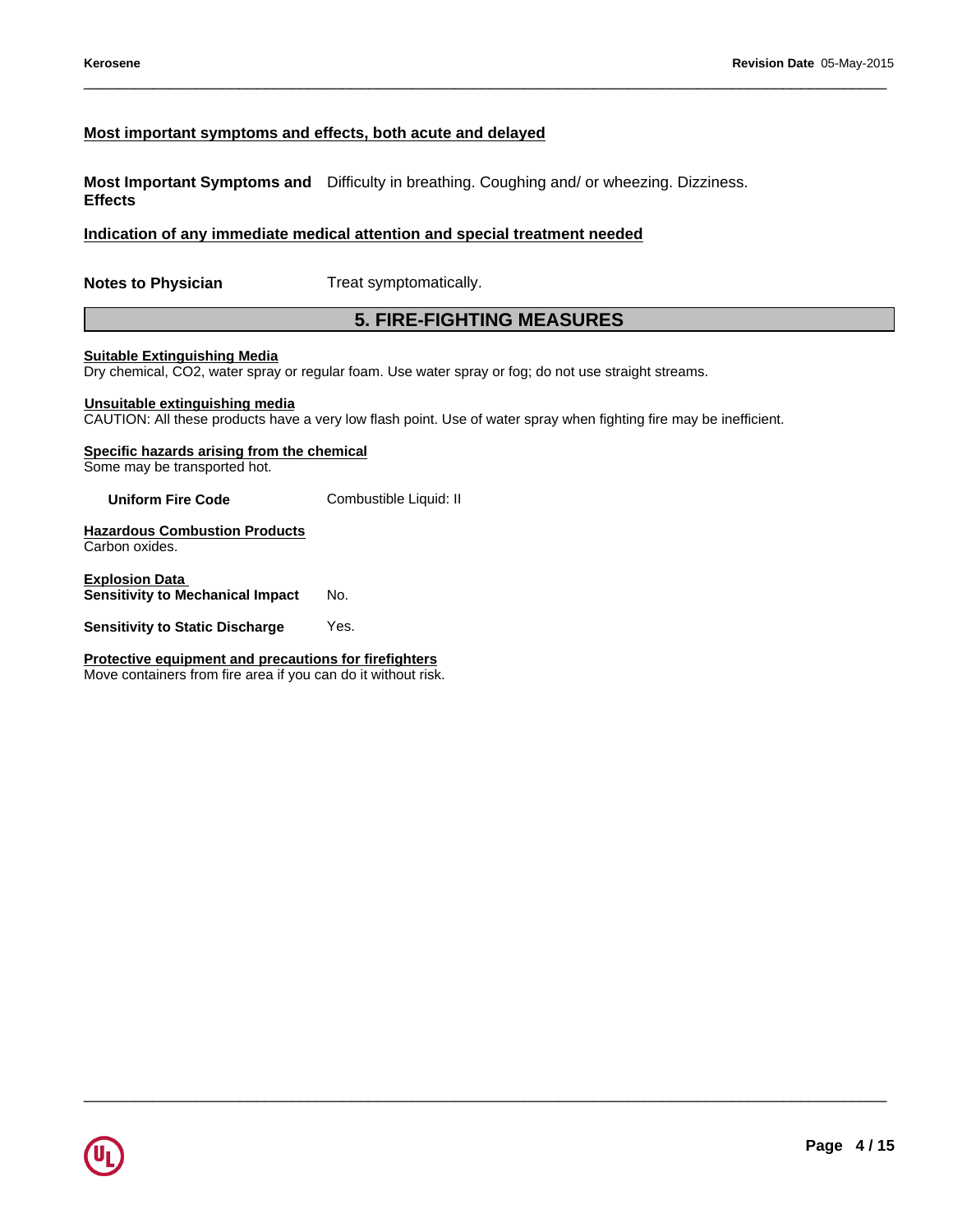# Revision Date 05-May-2015<br>**6. ACCIDENTAL RELEASE MEASURES**<br>Analysian and emergency procedures

 $\_$  ,  $\_$  ,  $\_$  ,  $\_$  ,  $\_$  ,  $\_$  ,  $\_$  ,  $\_$  ,  $\_$  ,  $\_$  ,  $\_$  ,  $\_$  ,  $\_$  ,  $\_$  ,  $\_$  ,  $\_$  ,  $\_$  ,  $\_$  ,  $\_$  ,  $\_$  ,  $\_$  ,  $\_$  ,  $\_$  ,  $\_$  ,  $\_$  ,  $\_$  ,  $\_$  ,  $\_$  ,  $\_$  ,  $\_$  ,  $\_$  ,  $\_$  ,  $\_$  ,  $\_$  ,  $\_$  ,  $\_$  ,  $\_$  ,

# **Personal precautions, protective equipment and emergency procedures**

| <b>Personal precautions</b>                          | Ensure adequate ventilation. Use personal protective equipment as required. Evacuate<br>personnel to safe areas. See section 8 for more information. Avoid contact with skin, eyes<br>or clothing. Keep people away from and upwind of spill/leak. ELIMINATE all ignition<br>sources (no smoking, flares, sparks or flames in immediate area). Pay attention to<br>flashback. Take precautionary measures against static discharges. All equipment used<br>when handling the product must be grounded. Do not touch or walk through spilled<br>material. |  |  |
|------------------------------------------------------|----------------------------------------------------------------------------------------------------------------------------------------------------------------------------------------------------------------------------------------------------------------------------------------------------------------------------------------------------------------------------------------------------------------------------------------------------------------------------------------------------------------------------------------------------------|--|--|
| <b>Other Information</b>                             | Water spray may reduce vapor; but may not prevent ignition in closed spaces.                                                                                                                                                                                                                                                                                                                                                                                                                                                                             |  |  |
| <b>Environmental precautions</b>                     |                                                                                                                                                                                                                                                                                                                                                                                                                                                                                                                                                          |  |  |
| <b>Environmental precautions</b>                     | Prevent entry into waterways, sewers, basements or confined areas.                                                                                                                                                                                                                                                                                                                                                                                                                                                                                       |  |  |
| Methods and material for containment and cleaning up |                                                                                                                                                                                                                                                                                                                                                                                                                                                                                                                                                          |  |  |
| <b>Methods for containment</b>                       | A vapor suppressing foam may be used to reduce vapors. Absorb or cover with dry earth,<br>sand or other non-combustible material and transfer to containers.                                                                                                                                                                                                                                                                                                                                                                                             |  |  |
| Methods for cleaning up                              | Use clean non-sparking tools to collect absorbed material. Dike far ahead of liquid spill for<br>later disposal. Soak up with inert absorbent material. Pick up and transfer to properly<br>labeled containers.                                                                                                                                                                                                                                                                                                                                          |  |  |
|                                                      | <b>7. HANDLING AND STORAGE</b>                                                                                                                                                                                                                                                                                                                                                                                                                                                                                                                           |  |  |
| <b>Precautions for safe handling</b>                 |                                                                                                                                                                                                                                                                                                                                                                                                                                                                                                                                                          |  |  |
|                                                      |                                                                                                                                                                                                                                                                                                                                                                                                                                                                                                                                                          |  |  |

# **Precautions for safe handling**

Handling **Handle in accordance with good industrial hygiene and safety practice. Avoid contact with and safety practice.** skin, eyes or clothing. Do not eat, drink or smoke when using this product. Take off contaminated clothing and wash before reuse. Use personal protection equipment. Avoid breathing vapors or mists. Keep away from heat/sparks/open flames/hot surfaces. - No smoking. Use grounding and bonding connection when transferring this material to prevent static discharge, fire or explosion. Use with local exhaust ventilation. Use spark-proof tools and explosion-proof equipment. Keep in an area equipped with sprinklers. Use according to package label instructions.

# **Conditions for safe storage, including any incompatibilities**

breathing vapors or mists. Keep away from head/sparks/open flames/hot surlaces. - No<br>smoking. Use grounding and bonding connection when transferring this material to prevent<br>static discharge, fire or explosion. Use with lo Storage **Storage** Store locked up. Keep containers tightly closed in a dry, cool and well-ventilated place. Protect from moisture. Keep out of the reach of children. Store away from other materials. Keep away from heat, sparks, flame and other sources of ignition (i.e., pilot lights, electric motors and static electricity). Keep in properly labeled containers. Do not store near combustible materials. Keep in an area equipped with sprinklers. Store in accordance with the particular national regulations. Store in accordance with local regulations. **Incompatible Products** None known based on information supplied.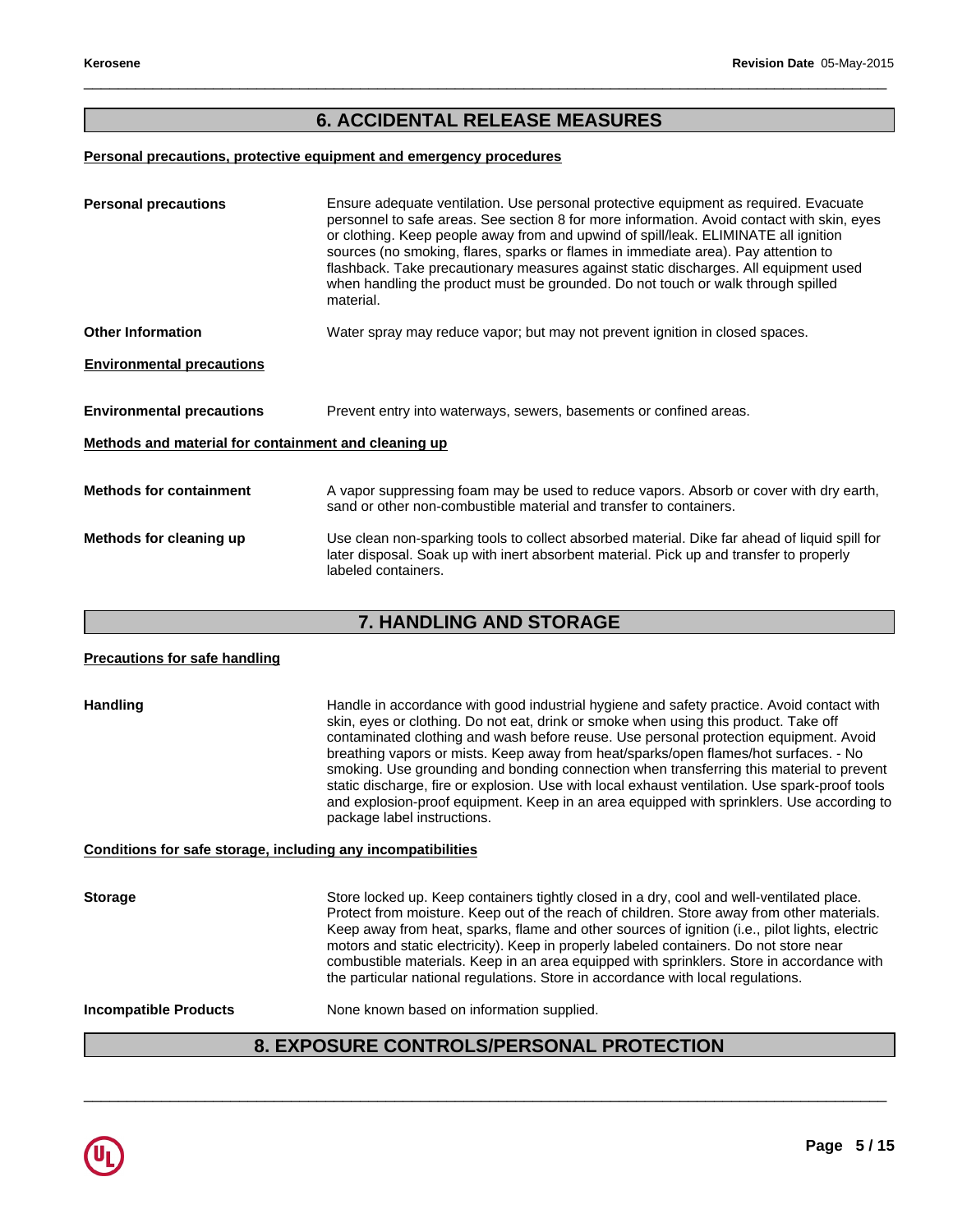# **Control parameters**

# **Exposure Guidelines**

| <b>Chemical Name</b>           | <b>ACGIH TLV</b>     | <b>OSHA PEL</b>                                                                                                                                                                        | <b>NIOSH IDLH</b>                                                                                                  |
|--------------------------------|----------------------|----------------------------------------------------------------------------------------------------------------------------------------------------------------------------------------|--------------------------------------------------------------------------------------------------------------------|
| Pseudocumene<br>95-63-6        |                      |                                                                                                                                                                                        | TWA: 25 ppm<br>TWA: $125 \text{ mg/m}^3$                                                                           |
| Nonane<br>111-84-2             | TWA: 200 ppm         | (vacated) TWA: 200 ppm<br>(vacated) TWA: $1050 \text{ mg/m}^3$                                                                                                                         | <b>TWA: 200 ppm</b><br>TWA: $1050 \text{ mg/m}^3$                                                                  |
| Naphthalene<br>$91 - 20 - 3$   | TWA: 10 ppm<br>$S^*$ | TWA: 10 ppm<br>TWA: $50 \text{ mg/m}^3$<br>(vacated) TWA: 10 ppm<br>(vacated) TWA: 50 mg/m <sup>3</sup><br>(vacated) STEL: 15 ppm<br>(vacated) STEL: 75 mg/m $3$                       | IDLH: 250 ppm<br>TWA: 10 ppm<br>TWA: $50 \text{ mg/m}^3$<br>STEL: 15 ppm<br>STEL: $75 \text{ mg/m}^3$              |
| Ethylbenzene<br>$100 - 41 - 4$ | TWA: 20 ppm          | <b>TWA: 100 ppm</b><br>TWA: $435 \text{ mg/m}^3$<br>(vacated) TWA: 100 ppm<br>(vacated) TWA: 435 mg/m <sup>3</sup><br>(vacated) STEL: 125 ppm<br>(vacated) STEL: 545 mg/m <sup>3</sup> | IDLH: 800 ppm<br><b>TWA: 100 ppm</b><br>TWA: 435 mg/m <sup>3</sup><br>STEL: 125 ppm<br>STEL: 545 mg/m <sup>3</sup> |

 $\_$  ,  $\_$  ,  $\_$  ,  $\_$  ,  $\_$  ,  $\_$  ,  $\_$  ,  $\_$  ,  $\_$  ,  $\_$  ,  $\_$  ,  $\_$  ,  $\_$  ,  $\_$  ,  $\_$  ,  $\_$  ,  $\_$  ,  $\_$  ,  $\_$  ,  $\_$  ,  $\_$  ,  $\_$  ,  $\_$  ,  $\_$  ,  $\_$  ,  $\_$  ,  $\_$  ,  $\_$  ,  $\_$  ,  $\_$  ,  $\_$  ,  $\_$  ,  $\_$  ,  $\_$  ,  $\_$  ,  $\_$  ,  $\_$  ,

*ACGIH TLV: American Conference of Governmental Industrial Hygienists - Threshold Limit Value OSHA PEL: Occupational Safety and Health Administration - Permissible Exposure Limits NIOSH IDLH Immediately Dangerous to Life or Health*

**Other Exposure Guidelines** Vacated limits revoked by the Court of Appeals decision in AFL-CIO v. OSHA, 965 F.2d 962 (11th Cir., 1992) See section 15 for national exposure control parameters

# **Appropriate engineering controls**

| <b>Engineering Measures</b> | Showers             |
|-----------------------------|---------------------|
|                             | Eyewash stations    |
|                             | Ventilation systems |

# **Individual protection measures, such as personal protective equipment**

|                                         | Ventilation systems                                                                                                                                                                                                                                                                                                                                   |
|-----------------------------------------|-------------------------------------------------------------------------------------------------------------------------------------------------------------------------------------------------------------------------------------------------------------------------------------------------------------------------------------------------------|
|                                         | Individual protection measures, such as personal protective equipment                                                                                                                                                                                                                                                                                 |
| Eye/face protection                     | Tight sealing safety goggles.                                                                                                                                                                                                                                                                                                                         |
| Skin and body protection                | Wear protective gloves and protective clothing. Long sleeved clothing. Chemical resistant<br>apron. Impervious gloves. Antistatic boots.                                                                                                                                                                                                              |
| <b>Respiratory protection</b>           | No protective equipment is needed under normal use conditions. If exposure limits are<br>exceeded or irritation is experienced, ventilation and evacuation may be required.                                                                                                                                                                           |
| <b>Hygiene Measures</b>                 | Handle in accordance with good industrial hygiene and safety practice. Do not eat, drink or<br>smoke when using this product. Wash hands before breaks and immediately after handling<br>the product. Contaminated work clothing should not be allowed out of the workplace.<br>Regular cleaning of equipment, work area and clothing is recommended. |
|                                         | <b>9. PHYSICAL AND CHEMICAL PROPERTIES</b>                                                                                                                                                                                                                                                                                                            |
| <b>Physical and Chemical Properties</b> |                                                                                                                                                                                                                                                                                                                                                       |
| <b>Physical state</b>                   | Liquid                                                                                                                                                                                                                                                                                                                                                |

# **Physical and Chemical Properties**

| <b>Physical state</b><br>Appearance<br>Color | Liquid<br>Clear<br>No information available | Odor<br><b>Odor Threshold</b> | Kerosene<br>No information available |
|----------------------------------------------|---------------------------------------------|-------------------------------|--------------------------------------|
| <b>Property</b>                              | Values                                      | <b>Remarks Method</b>         |                                      |
| рH                                           | <b>UNKNOWN</b>                              | None known                    |                                      |
| Melting / freezing point                     | No data available                           | None known                    |                                      |

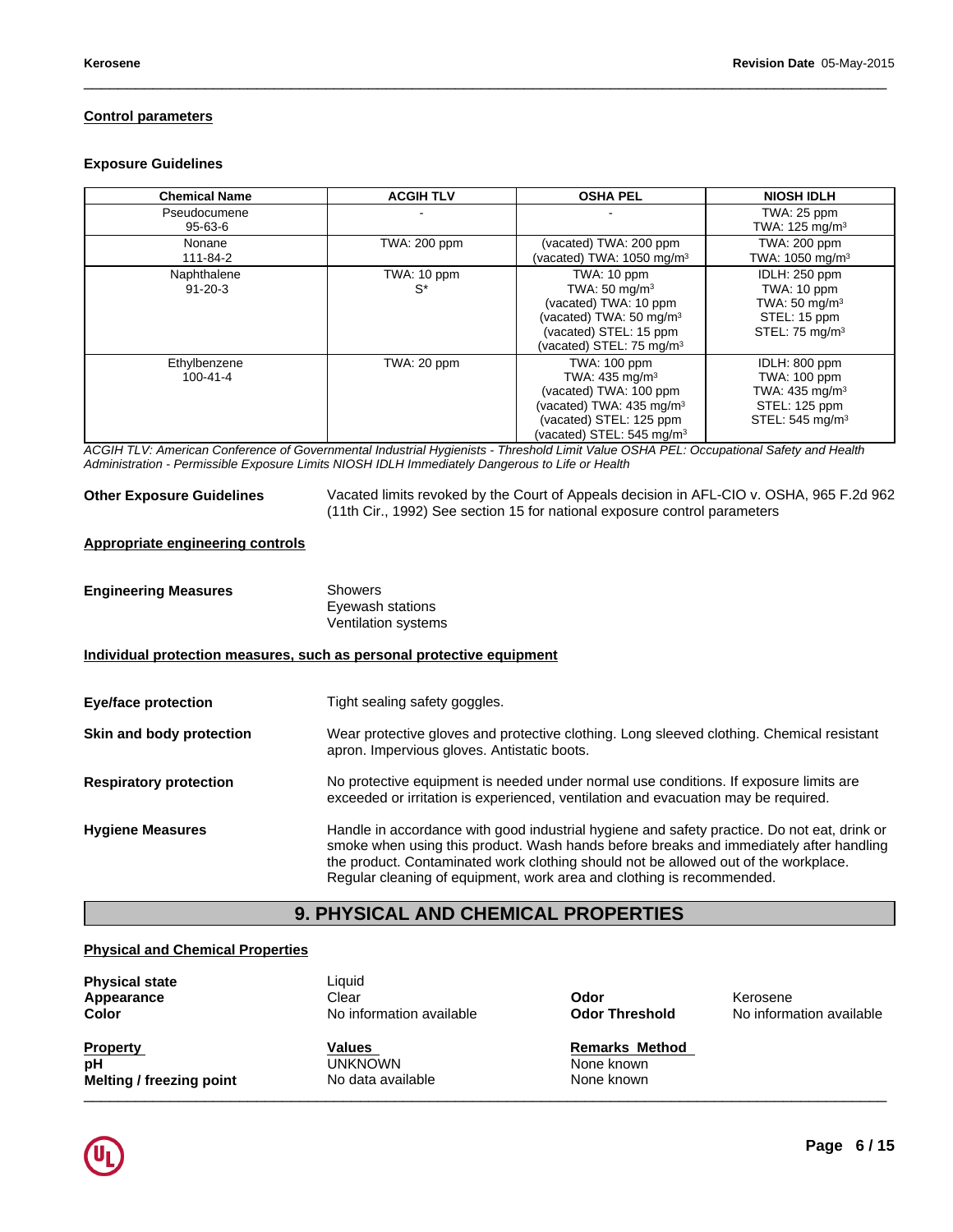| Boiling point / boiling range                           | No data available | None known                          |
|---------------------------------------------------------|-------------------|-------------------------------------|
| <b>Flash Point</b>                                      | 39 C / 102 F      | None known                          |
| <b>Evaporation Rate</b>                                 | No data available | None known                          |
| Flammability (solid, gas)                               | No data available | None known                          |
| <b>Flammability Limit in Air</b>                        |                   |                                     |
| <b>Upper flammability limit</b>                         | No data available |                                     |
| Lower flammability limit                                | No data available |                                     |
| Vapor pressure                                          | No data available | None known                          |
| <b>Vapor density</b>                                    | No data available | None known                          |
| <b>Specific Gravity</b>                                 | No data available | None known                          |
| <b>Water Solubility</b>                                 | Negligible        | None known                          |
| Solubility in other solvents                            | No data available | None known                          |
| Partition coefficient: n-octanol/waterNo data available |                   | None known                          |
| <b>Autoignition temperature</b>                         | No data available | None known                          |
| <b>Decomposition temperature</b>                        | No data available | None known                          |
| <b>Kinematic viscosity</b>                              | No data available | None known                          |
| <b>Dynamic viscosity</b>                                | No data available | None known                          |
| <b>Explosive properties</b>                             | No data available |                                     |
| <b>Oxidizing properties</b>                             | No data available |                                     |
| <b>Other Information</b>                                |                   |                                     |
| <b>Softening Point</b>                                  | No data available |                                     |
| <b>VOC Content (%)</b>                                  | No data available |                                     |
| <b>Particle Size</b>                                    | No data available |                                     |
| <b>Particle Size Distribution</b>                       |                   |                                     |
|                                                         |                   | <b>10. STABILITY AND REACTIVITY</b> |
| <b>Reactivity</b>                                       |                   |                                     |
| No data available.                                      |                   |                                     |

# **Other Information**

 $\_$  ,  $\_$  ,  $\_$  ,  $\_$  ,  $\_$  ,  $\_$  ,  $\_$  ,  $\_$  ,  $\_$  ,  $\_$  ,  $\_$  ,  $\_$  ,  $\_$  ,  $\_$  ,  $\_$  ,  $\_$  ,  $\_$  ,  $\_$  ,  $\_$  ,  $\_$  ,  $\_$  ,  $\_$  ,  $\_$  ,  $\_$  ,  $\_$  ,  $\_$  ,  $\_$  ,  $\_$  ,  $\_$  ,  $\_$  ,  $\_$  ,  $\_$  ,  $\_$  ,  $\_$  ,  $\_$  ,  $\_$  ,  $\_$  ,

# **Reactivity**

**Chemical stability** Stable under recommended storage conditions. **Possibility of Hazardous Reactions** None under normal processing. **Hazardous Polymerization** Hazardous polymerization does not occur.

**Conditions to avoid** Heat, flames and sparks. **Incompatible materials** None known based on information supplied. **Hazardous Decomposition Products** Carbon oxides.

# nditions.<br>Jied.<br>11. TOXICOLOGICAL INFORMATION<br><sub>ure</sub>

# **Information on likely routes of exposure**

| <b>Product Information</b> | Specific test data for the substance or mixture is not available.                                                                                                                                                                 |
|----------------------------|-----------------------------------------------------------------------------------------------------------------------------------------------------------------------------------------------------------------------------------|
| <b>Inhalation</b>          | Specific test data for the substance or mixture is not available. Aspiration into lungs can<br>produce severe lung damage. May cause pulmonary edema. Pulmonary edema can be<br>fatal. May cause irritation of respiratory tract. |
| Eye contact                | Specific test data for the substance or mixture is not available. May cause irritation.                                                                                                                                           |

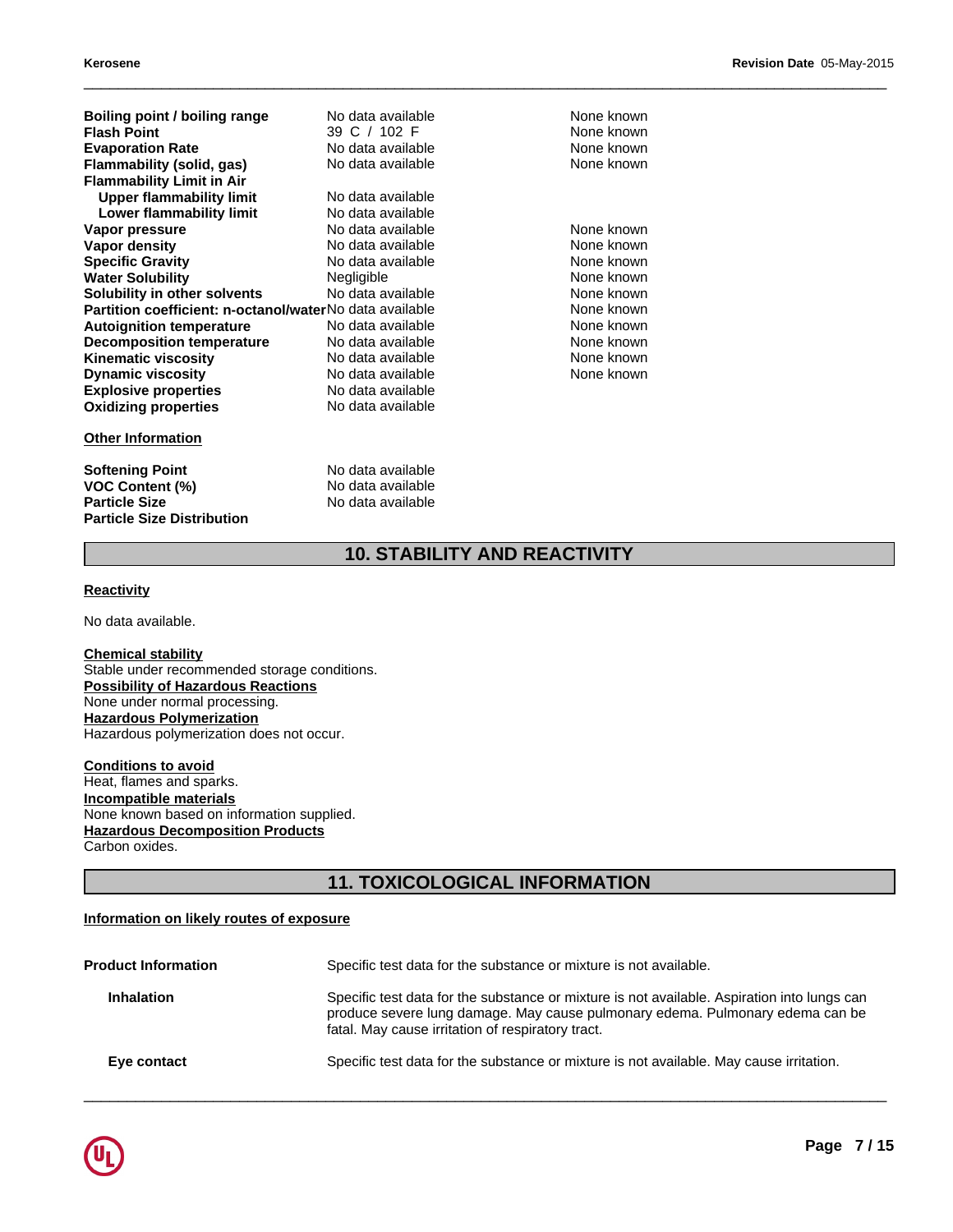**Skin contact** Repeated exposure may cause skin dryness or cracking.

**Ingestion** Specific test data for the substance or mixture is not available. Potential for aspiration if swallowed. May cause lung damage if swallowed. Aspiration may cause pulmonary edema and pneumonitis. May be fatal if swallowed and enters airways.

 $\_$  ,  $\_$  ,  $\_$  ,  $\_$  ,  $\_$  ,  $\_$  ,  $\_$  ,  $\_$  ,  $\_$  ,  $\_$  ,  $\_$  ,  $\_$  ,  $\_$  ,  $\_$  ,  $\_$  ,  $\_$  ,  $\_$  ,  $\_$  ,  $\_$  ,  $\_$  ,  $\_$  ,  $\_$  ,  $\_$  ,  $\_$  ,  $\_$  ,  $\_$  ,  $\_$  ,  $\_$  ,  $\_$  ,  $\_$  ,  $\_$  ,  $\_$  ,  $\_$  ,  $\_$  ,  $\_$  ,  $\_$  ,  $\_$  ,

# **Component Information**

| <b>Chemical Name</b>           | Oral LD50                | <b>Dermal LD50</b>       | <b>Inhalation LC50</b>              |
|--------------------------------|--------------------------|--------------------------|-------------------------------------|
| Solvent Blend<br>  64742-88-7  | $>$ 5000 mg/kg (Rat)     | $=$ 3000 mg/kg (Rabbit)  | $> 5.28$ mg/L (Rat) 4 h             |
| <b>Pseudocumene</b><br>95-63-6 | $= 3400$ mg/kg (Rat)     | $>$ 3160 mg/kg (Rabbit)  | $= 18$ g/m <sup>3</sup> (Rat) 4 h   |
| Nonane<br>111-84-2             | $\overline{\phantom{0}}$ |                          | $= 3200$ ppm (Rat) 4 h              |
| Naphthalene<br>l 91-20-3       |                          | $>$ 20 g/kg (Rabbit)     | $>$ 340 mg/m <sup>3</sup> (Rat) 1 h |
| Ethylbenzene<br>l 100-41-4     | $=$ 3500 mg/kg (Rat)     | $= 15354$ mg/kg (Rabbit) | $= 17.2$ mg/L (Rat) 4 h             |

# **Information on toxicological effects**

**Symptoms** Difficulty in breathing. Coughing and/ or wheezing. Asthma-like and/ or skin allergy-like symptoms.

# **Delayed and immediate effects as well as chronic effects from short and long-term exposure**

**Sensitization** No information available.

**Mutagenic Effects** There is no data available for this product. Contains a known or suspected mutagen.

 $\_$  ,  $\_$  ,  $\_$  ,  $\_$  ,  $\_$  ,  $\_$  ,  $\_$  ,  $\_$  ,  $\_$  ,  $\_$  ,  $\_$  ,  $\_$  ,  $\_$  ,  $\_$  ,  $\_$  ,  $\_$  ,  $\_$  ,  $\_$  ,  $\_$  ,  $\_$  ,  $\_$  ,  $\_$  ,  $\_$  ,  $\_$  ,  $\_$  ,  $\_$  ,  $\_$  ,  $\_$  ,  $\_$  ,  $\_$  ,  $\_$  ,  $\_$  ,  $\_$  ,  $\_$  ,  $\_$  ,  $\_$  ,  $\_$  ,

| Carcinogenicity |  |
|-----------------|--|
|                 |  |

The table below indicates whether each agency has listed any ingredient as a carcinogen.

| <b>Chemical Name</b>           | <b>ACGIH</b> | <b>IARC</b> | <b>NTP</b>             | <b>OSHA</b> |
|--------------------------------|--------------|-------------|------------------------|-------------|
| Naphthalene<br>$ 91-20-3$      | A3           | Group 2B    | Reasonably Anticipated |             |
| Ethylbenzene<br>$100 - 41 - 4$ | A3           | Group 2B    |                        |             |

*ACGIH (American Conference of Governmental Industrial Hygienists)*

*A3 - Animal Carcinogen*

*IARC (International Agency for Research on Cancer)*

*Group 2B - Possibly Carcinogenic to Humans*

*NTP (National Toxicology Program)*

*Reasonably Anticipated - Reasonably Anticipated to be a Human Carcinogen*

*OSHA (Occupational Safety and Health Administration of the US Department of Labor)*

*X - Present*

| <b>Reproductive toxicity</b>    | No information available.                                                                                                                                                                                                                                                                                    |
|---------------------------------|--------------------------------------------------------------------------------------------------------------------------------------------------------------------------------------------------------------------------------------------------------------------------------------------------------------|
| <b>STOT - single exposure</b>   | No information available.                                                                                                                                                                                                                                                                                    |
| <b>STOT - repeated exposure</b> | No information available.                                                                                                                                                                                                                                                                                    |
| <b>Chronic Toxicity</b>         | No known effect based on information supplied. Contains a known or suspected mutagen.<br>Possible risk of irreversible effects. Contains a known or suspected carcinogen. Aspiration<br>may cause pulmonary edema and pneumonitis. May cause adverse effects on the bone<br>marrow and blood-forming system. |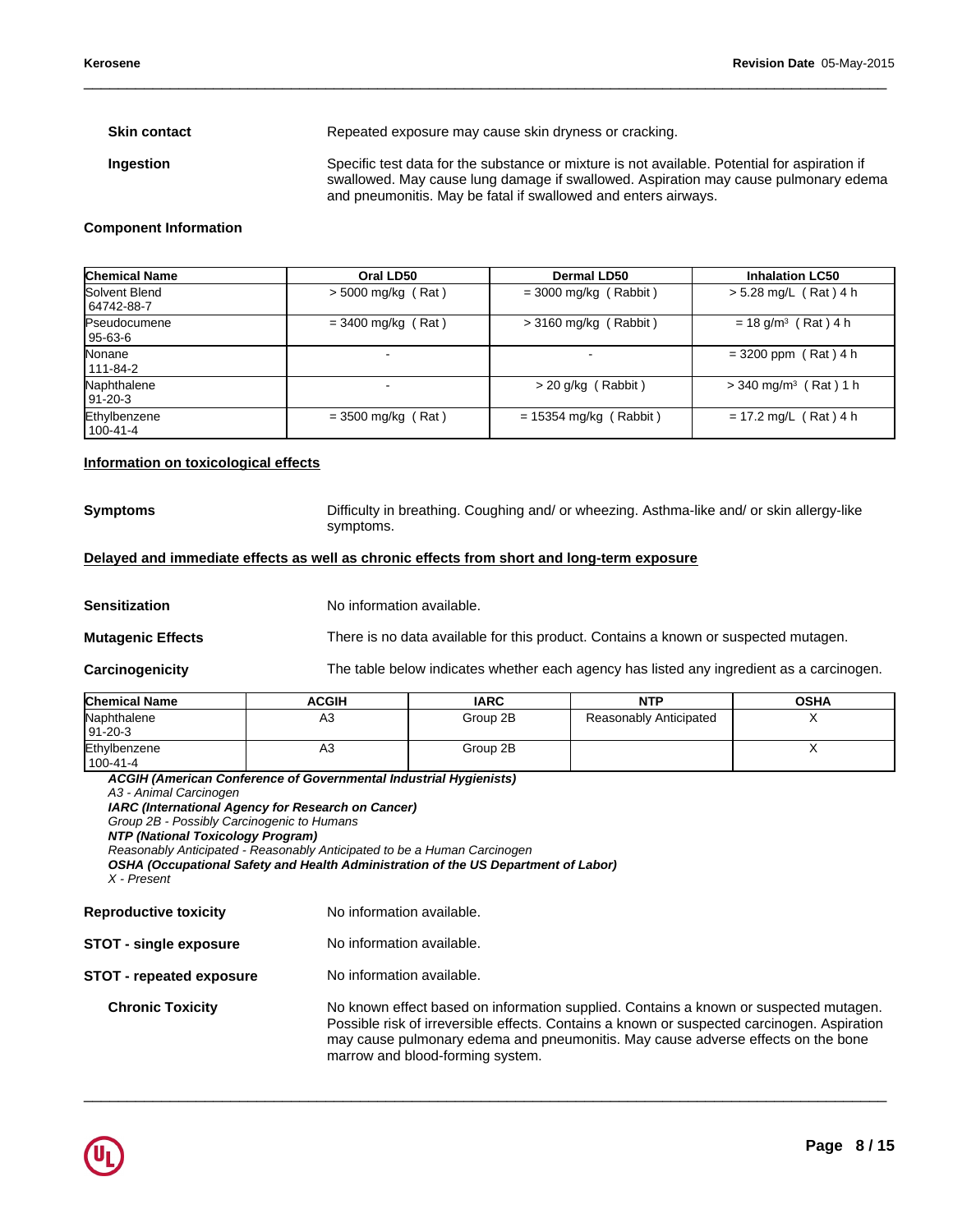| <b>Target Organ Effects</b> | May affect the genetic material in germ cells (sperm and eggs). Respiratory system. Eyes.<br>Skin. Gastrointestinal tract (GI). Blood. Central Nervous System (CNS). Lungs. Liver.<br>Kidney. Thyroid. Central Vascular System (CVS). Testes. |
|-----------------------------|-----------------------------------------------------------------------------------------------------------------------------------------------------------------------------------------------------------------------------------------------|
| Aspiration Hazard           | No information available.                                                                                                                                                                                                                     |

 $\_$  ,  $\_$  ,  $\_$  ,  $\_$  ,  $\_$  ,  $\_$  ,  $\_$  ,  $\_$  ,  $\_$  ,  $\_$  ,  $\_$  ,  $\_$  ,  $\_$  ,  $\_$  ,  $\_$  ,  $\_$  ,  $\_$  ,  $\_$  ,  $\_$  ,  $\_$  ,  $\_$  ,  $\_$  ,  $\_$  ,  $\_$  ,  $\_$  ,  $\_$  ,  $\_$  ,  $\_$  ,  $\_$  ,  $\_$  ,  $\_$  ,  $\_$  ,  $\_$  ,  $\_$  ,  $\_$  ,  $\_$  ,  $\_$  ,

# **Numerical measures of toxicity Product Information**

**The following values are calculated based on chapter 3.1 of the GHS document**

**ATEmix (dermal)** 3,000.00 mg/kg (ATE) **ATEmix (inhalation-dust/mist)** 150.00 mg/l **ATEmix (inhalation-vapor)** 664.00 ATEmix

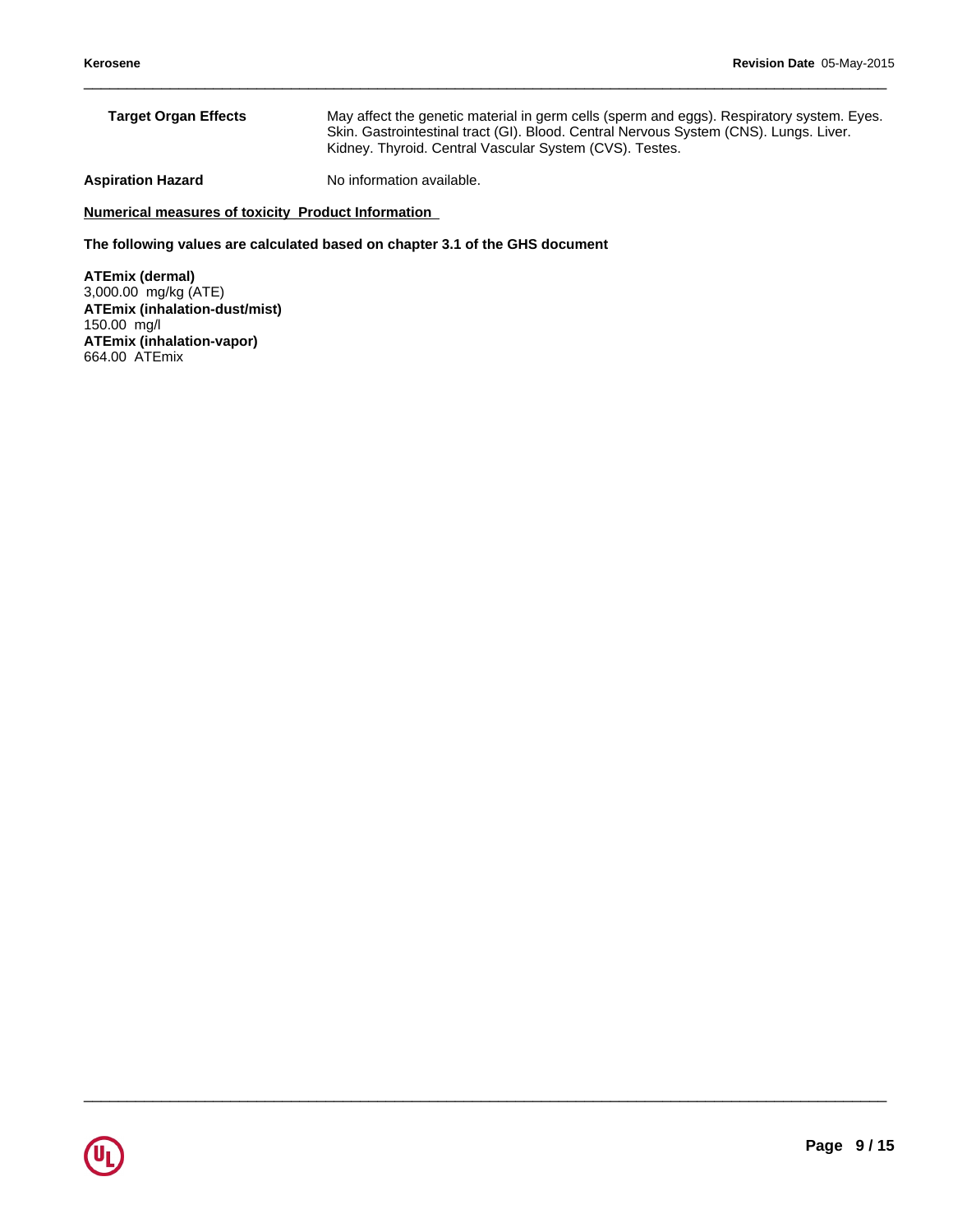# Revision Date 05-May-2018<br>**12. ECOLOGICAL INFORMATION**

 $\_$  ,  $\_$  ,  $\_$  ,  $\_$  ,  $\_$  ,  $\_$  ,  $\_$  ,  $\_$  ,  $\_$  ,  $\_$  ,  $\_$  ,  $\_$  ,  $\_$  ,  $\_$  ,  $\_$  ,  $\_$  ,  $\_$  ,  $\_$  ,  $\_$  ,  $\_$  ,  $\_$  ,  $\_$  ,  $\_$  ,  $\_$  ,  $\_$  ,  $\_$  ,  $\_$  ,  $\_$  ,  $\_$  ,  $\_$  ,  $\_$  ,  $\_$  ,  $\_$  ,  $\_$  ,  $\_$  ,  $\_$  ,  $\_$  ,

# **Ecotoxicity**

Toxic to aquatic life with long lasting effects.

| <b>Chemical Name</b> | <b>Toxicity to Algae</b>          | <b>Toxicity to Fish</b>       | <b>Toxicity to</b><br><b>Microorganisms</b> | Daphnia Magna (Water<br>Flea) |
|----------------------|-----------------------------------|-------------------------------|---------------------------------------------|-------------------------------|
| Solvent Blend        | 96h EC50: = 450 mg/L              | 96h LC50: = $800$ mg/L        |                                             | 48h EC50: > 100 mg/L          |
| 64742-88-7           | (Pseudokirchneriella              | (Pimephales promelas)         |                                             |                               |
|                      | subcapitata)                      |                               |                                             |                               |
| Pseudocumene         |                                   | 96h LC50: 7.19 - 8.28 mg/L    |                                             | 48h EC50: = $6.14$ mg/L       |
| $95 - 63 - 6$        |                                   | (Pimephales promelas)         |                                             |                               |
| Naphthalene          | 72h EC50: = $0.4$ mg/L            | 96h LC50: 5.74 - 6.44 mg/L    | $EC50 = 0.93$ mg/L 30 min                   | 48h LC50: $= 2.16$ mg/L 48h   |
| $91 - 20 - 3$        | (Skeletonema costatum)            | (Pimephales promelas) 96h     | $EC50 > 20$ mg/L 18 h                       | $EC50: = 1.96$ mg/L 48h       |
|                      |                                   | $LC50: = 1.6$ mg/L            |                                             | EC50: 1.09 - 3.4 mg/L         |
|                      |                                   | (Oncorhynchus mykiss) 96h     |                                             |                               |
|                      |                                   | LC50: 0.91 - 2.82 mg/L        |                                             |                               |
|                      |                                   | (Oncorhynchus mykiss) 96h     |                                             |                               |
|                      |                                   | $LC50: = 1.99$ mg/L           |                                             |                               |
|                      |                                   | (Pimephales promelas) 96h     |                                             |                               |
|                      |                                   | $LC50: = 31.0265$ mg/L        |                                             |                               |
|                      |                                   | (Lepomis macrochirus)         |                                             |                               |
| Ethylbenzene         | $\overline{72h}$ EC50: = 4.6 mg/L | 96h LC50: 11.0 - 18.0 mg/L    | $EC50 = 9.68$ mg/L 30 min                   | 48h EC50: 1.8 - 2.4 mg/L      |
| 100-41-4             | (Pseudokirchneriella              | (Oncorhynchus mykiss) 96h     | $EC50 = 96$ mg/L 24 h                       |                               |
|                      | subcapitata) 96h EC50: >          | $LC50: = 4.2$ mg/L            |                                             |                               |
|                      | 438 mg/L                          | (Oncorhynchus mykiss) 96h     |                                             |                               |
|                      | (Pseudokirchneriella              | LC50: 7.55 - 11 mg/L          |                                             |                               |
|                      | subcapitata) 72h EC50: $2.6$      | (Pimephales promelas) 96h     |                                             |                               |
|                      | $-11.3$ mg/L                      | $LC50: = 32$ mg/L (Lepomis    |                                             |                               |
|                      | (Pseudokirchneriella              | macrochirus) 96h LC50: 9.1    |                                             |                               |
|                      | subcapitata) 96h EC50: 1.7        | - 15.6 mg/L (Pimephales       |                                             |                               |
|                      | $-7.6$ mg/L                       | promelas) $96h$ LC50: = $9.6$ |                                             |                               |
|                      | (Pseudokirchneriella              | mg/L (Poecilia reticulata)    |                                             |                               |
|                      | subcapitata)                      |                               |                                             |                               |

# **Persistence and Degradability**

No information available.

# **Bioaccumulation**

| <b>Chemical Name</b>         | Log Pow |
|------------------------------|---------|
| Pseudocumene<br>95-63-6      | 3.63    |
| Naphthalene<br>$91 - 20 - 3$ | 3.3     |
| Ethylbenzene<br>100-41-4     | 3.118   |

 $\_$  ,  $\_$  ,  $\_$  ,  $\_$  ,  $\_$  ,  $\_$  ,  $\_$  ,  $\_$  ,  $\_$  ,  $\_$  ,  $\_$  ,  $\_$  ,  $\_$  ,  $\_$  ,  $\_$  ,  $\_$  ,  $\_$  ,  $\_$  ,  $\_$  ,  $\_$  ,  $\_$  ,  $\_$  ,  $\_$  ,  $\_$  ,  $\_$  ,  $\_$  ,  $\_$  ,  $\_$  ,  $\_$  ,  $\_$  ,  $\_$  ,  $\_$  ,  $\_$  ,  $\_$  ,  $\_$  ,  $\_$  ,  $\_$  ,

# **Other adverse effects**

No information available.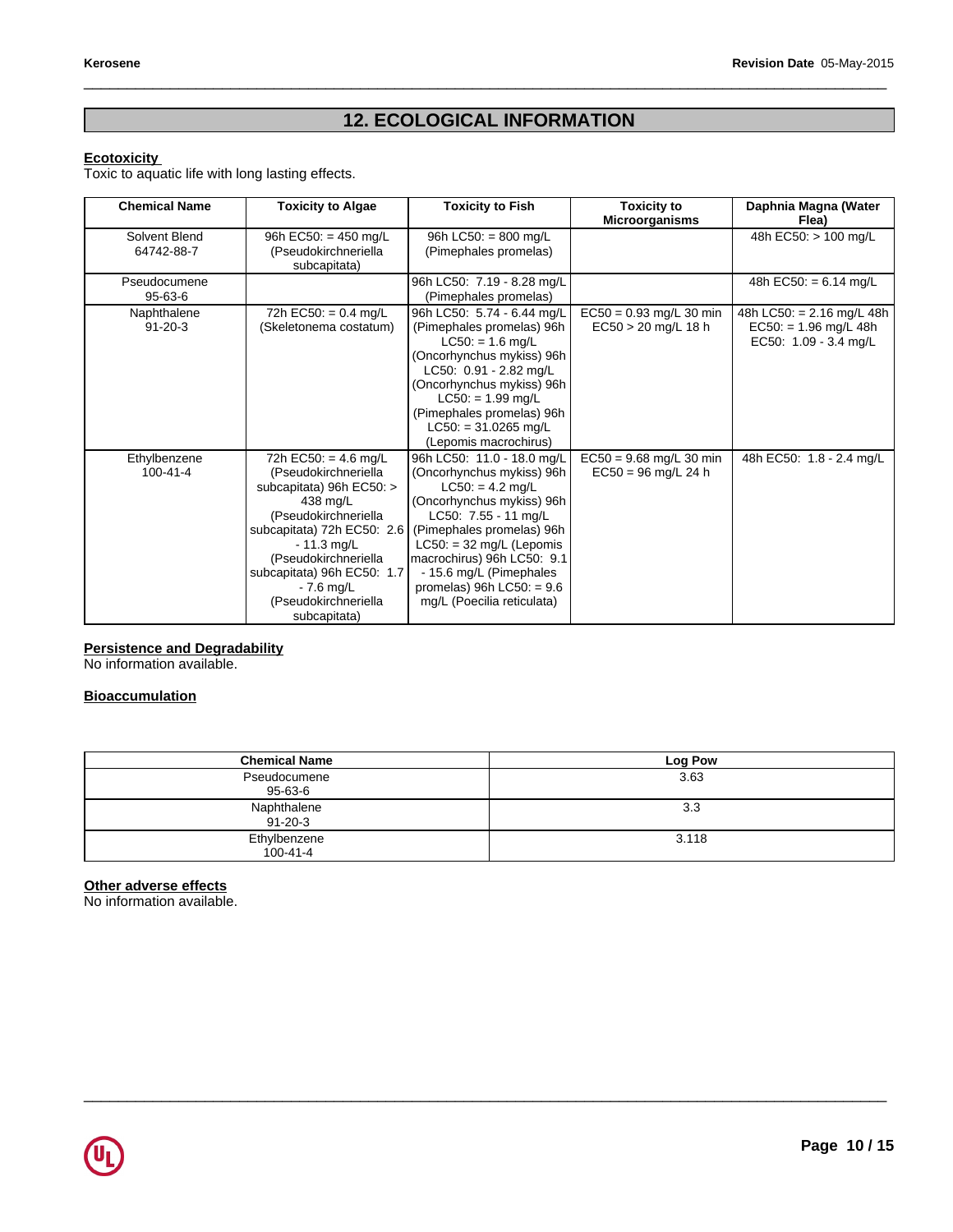# Revision Date 05-May-20<br> **13. DISPOSAL CONSIDERATIONS**

 $\_$  ,  $\_$  ,  $\_$  ,  $\_$  ,  $\_$  ,  $\_$  ,  $\_$  ,  $\_$  ,  $\_$  ,  $\_$  ,  $\_$  ,  $\_$  ,  $\_$  ,  $\_$  ,  $\_$  ,  $\_$  ,  $\_$  ,  $\_$  ,  $\_$  ,  $\_$  ,  $\_$  ,  $\_$  ,  $\_$  ,  $\_$  ,  $\_$  ,  $\_$  ,  $\_$  ,  $\_$  ,  $\_$  ,  $\_$  ,  $\_$  ,  $\_$  ,  $\_$  ,  $\_$  ,  $\_$  ,  $\_$  ,  $\_$  ,

# **Waste treatment methods**

| <b>Disposal methods</b>       | This material, as supplied, is a hazardous waste according to federal regulations (40 CFR)<br>261). |
|-------------------------------|-----------------------------------------------------------------------------------------------------|
| <b>Contaminated Packaging</b> | Dispose of contents/containers in accordance with local regulations.                                |

|                               |                                                       | IJ. DIJEVJAL UVNJIDEKA HUNJ                                                                          |                                  |                               |
|-------------------------------|-------------------------------------------------------|------------------------------------------------------------------------------------------------------|----------------------------------|-------------------------------|
| Waste treatment methods       |                                                       |                                                                                                      |                                  |                               |
| <b>Disposal methods</b>       | 261).                                                 | This material, as supplied, is a hazardous waste according to federal regulations (40 CFR            |                                  |                               |
| <b>Contaminated Packaging</b> |                                                       | Dispose of contents/containers in accordance with local regulations.                                 |                                  |                               |
| <b>US EPA Waste Number</b>    | D <sub>001</sub>                                      |                                                                                                      |                                  |                               |
| <b>Chemical Name</b>          | <b>RCRA</b>                                           | <b>RCRA - Basis for Listing</b>                                                                      | <b>RCRA - D Series Wastes</b>    | <b>RCRA - U Series Wastes</b> |
| Naphthalene<br>$91 - 20 - 3$  | U <sub>165</sub>                                      | Included in waste streams:<br>F024, F025, F034, F039,<br>K001, K035, K060, K087,<br>K <sub>145</sub> |                                  | U165                          |
| Ethylbenzene<br>100-41-4      |                                                       | Included in waste stream:<br>F039                                                                    |                                  |                               |
|                               |                                                       |                                                                                                      |                                  |                               |
| <b>Chemical Name</b>          | <b>RCRA - Halogenated</b><br><b>Organic Compounds</b> | <b>RCRA - P Series Wastes</b>                                                                        | <b>RCRA - F Series Wastes</b>    | <b>RCRA - K Series Wastes</b> |
| Naphthalene<br>$91 - 20 - 3$  |                                                       |                                                                                                      | Toxic waste<br>waste number F025 |                               |

| <b>Chemical Name</b> | <b>RCRA - Halogenated</b><br><b>Organic Compounds</b> | <b>RCRA - P Series Wastes</b> | <b>RCRA - F Series Wastes</b> | <b>RCRA - K Series Wastes</b> |
|----------------------|-------------------------------------------------------|-------------------------------|-------------------------------|-------------------------------|
| Naphthalene          |                                                       |                               | Toxic waste                   |                               |
| $91 - 20 - 3$        |                                                       |                               | waste number F025             |                               |
|                      |                                                       |                               | Waste description:            |                               |
|                      |                                                       |                               | Condensed light ends, spent   |                               |
|                      |                                                       |                               | filters and filter aids, and  |                               |
|                      |                                                       |                               | spent desiccant wastes from   |                               |
|                      |                                                       |                               | the production of certain     |                               |
|                      |                                                       |                               | chlorinated aliphatic         |                               |
|                      |                                                       |                               | hydrocarbons, by free         |                               |
|                      |                                                       |                               | radical catalyzed processes.  |                               |
|                      |                                                       |                               | These chlorinated aliphatic   |                               |
|                      |                                                       |                               | hydrocarbons are those        |                               |
|                      |                                                       |                               | having carbon chain lengths   |                               |
|                      |                                                       |                               | ranging from one to and       |                               |
|                      |                                                       |                               | including five, with varying  |                               |
|                      |                                                       |                               | amounts and positions of      |                               |
|                      |                                                       |                               | chlorine substitution.        |                               |

| <b>California Hazardous Waste</b><br>Toxic                                         |                                                                                                                                                                                                     |
|------------------------------------------------------------------------------------|-----------------------------------------------------------------------------------------------------------------------------------------------------------------------------------------------------|
|                                                                                    |                                                                                                                                                                                                     |
|                                                                                    |                                                                                                                                                                                                     |
| including five, with varying<br>amounts and positions of<br>chlorine substitution. |                                                                                                                                                                                                     |
|                                                                                    | hydrocarbons are those<br>having carbon chain lengths<br>ranging from one to and<br>This product contains one or more substances that are listed with the State of California as a hazardous waste. |

| DOT                             |                                                                      |
|---------------------------------|----------------------------------------------------------------------|
| UN-No.                          | UN1223                                                               |
| <b>Proper Shipping Name</b>     | <b>KEROSENE</b>                                                      |
| <b>Hazard Class</b>             | 3                                                                    |
| <b>Packing Group</b>            | Ш                                                                    |
| <b>Description</b>              | UN1223, KEROSENE, 3, III                                             |
| <b>Emergency Response Guide</b> | 128                                                                  |
| <b>Number</b>                   |                                                                      |
| <b>Additional Information</b>   | NOT REGULATED (If shipped in NON BULK packaging by ground transport) |
|                                 |                                                                      |

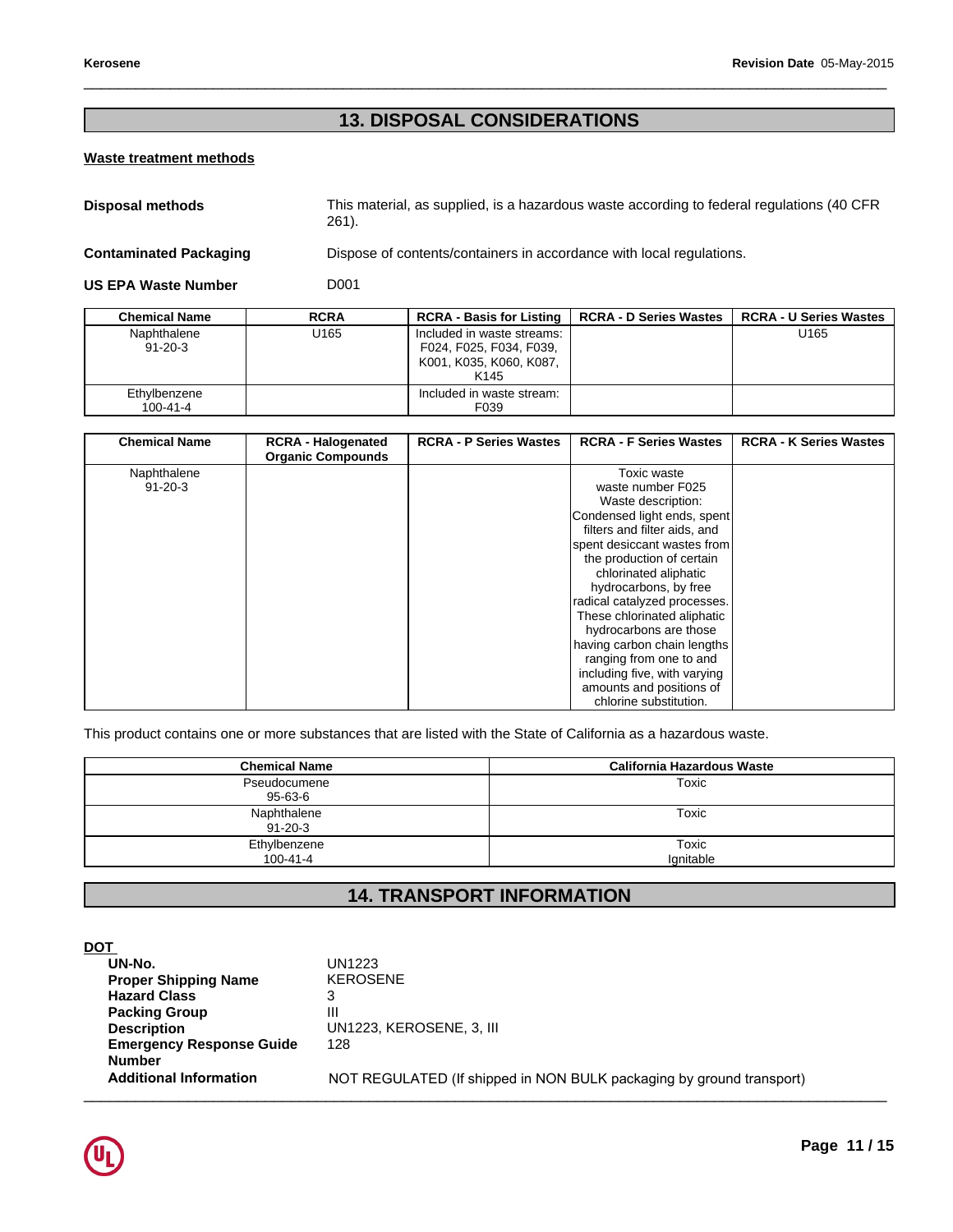| <b>TDG</b><br>UN-No.<br><b>Proper Shipping Name</b><br><b>Hazard Class</b><br><b>Packing Group</b><br><b>Description</b>                                                                 | <b>UN1223</b><br><b>KEROSENE</b><br>3<br>Ш<br>UN1223, KEROSENE, 3, III, MARINE POLLUTANT                                                                                                          |
|------------------------------------------------------------------------------------------------------------------------------------------------------------------------------------------|---------------------------------------------------------------------------------------------------------------------------------------------------------------------------------------------------|
| <b>MEX</b><br>UN-No.<br><b>Proper Shipping Name</b><br><b>Hazard Class</b><br><b>Packing Group</b><br><b>Description</b>                                                                 | <b>UN1223</b><br><b>KEROSENE</b><br>3<br>Ш<br>UN1223, KEROSENE, 3, III                                                                                                                            |
| <b>ICAO</b><br>UN-No.<br><b>Proper Shipping Name</b><br><b>Hazard Class</b><br><b>Packing Group</b><br><b>Description</b>                                                                | <b>UN1223</b><br><b>KEROSENE</b><br>3<br>Ш<br>UN1223, KEROSENE, 3, III                                                                                                                            |
| <b>IATA</b><br>UN-No.<br><b>Proper Shipping Name</b><br><b>Hazard Class</b><br><b>Packing Group</b><br><b>Description</b>                                                                | UN1223<br><b>KEROSENE</b><br>3<br>III<br>UN1223, KEROSENE, 3, III                                                                                                                                 |
| <b>IMDG/IMO</b><br>UN-No.<br><b>Proper Shipping Name</b><br><b>Hazard Class</b><br><b>Packing Group</b><br>EmS-No.<br><b>Marine Pollutant</b><br><b>Description</b>                      | <b>UN1223</b><br><b>KEROSENE</b><br>3<br>III<br>$F-E$ , S-E<br>Product is a marine pollutant according to the criteria set by IMDG/IMO<br>UN1223, KEROSENE, 3, III, (39°C C.C.), MARINE POLLUTANT |
| <b>RID</b><br>UN-No.<br><b>Proper Shipping Name</b><br><b>Hazard Class</b><br><b>Packing Group</b><br><b>Classification code</b><br><b>Description</b>                                   | <b>UN1223</b><br><b>KEROSENE</b><br>3<br>Ш<br>F <sub>1</sub><br>UN1223, KEROSENE, 3, III                                                                                                          |
| <b>ADR</b><br>UN-No.<br><b>Proper Shipping Name</b><br><b>Hazard Class</b><br><b>Packing Group</b><br><b>Classification code</b><br><b>Tunnel restriction code</b><br><b>Description</b> | <b>UN1223</b><br><b>KEROSENE</b><br>3<br>Ш<br>F <sub>1</sub><br>(D/E)<br>UN1223, KEROSENE, 3, III                                                                                                 |
| <b>ADN</b><br>UN-No.<br><b>Proper Shipping Name</b><br><b>Hazard Class</b><br><b>Packing Group</b><br><b>Classification code</b>                                                         | <b>UN1223</b><br><b>KEROSENE</b><br>3<br>Ш<br>F1                                                                                                                                                  |

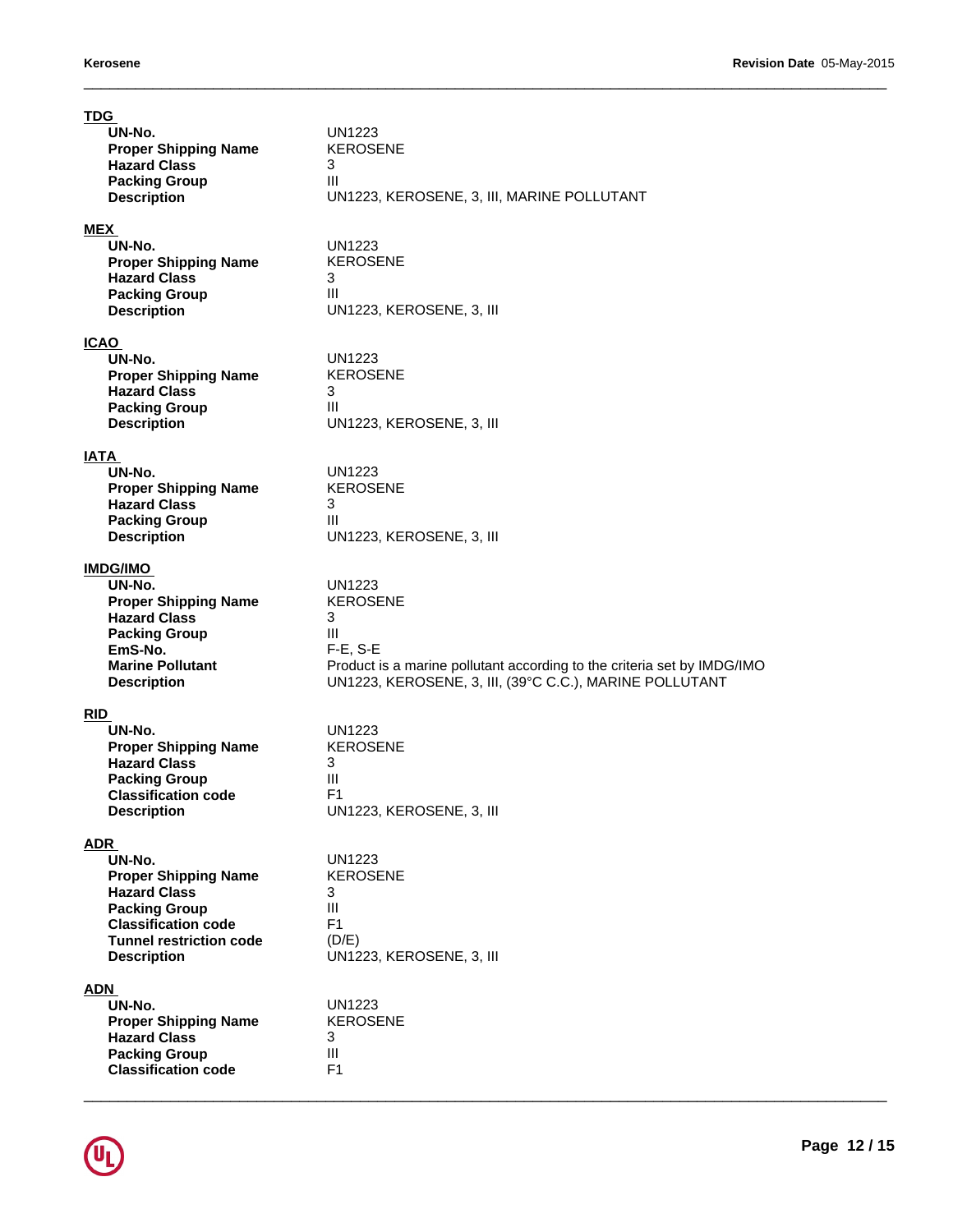| osene                                                                                                             |                                                                  | Revision Date 05-May-2015 |
|-------------------------------------------------------------------------------------------------------------------|------------------------------------------------------------------|---------------------------|
| <b>Special Provisions</b><br><b>Description</b><br><b>Hazard Labels</b><br><b>Limited Quantity</b><br>Ventilation | 363<br>UN1223, KEROSENE, 3, III<br>3<br>5 L<br><b>VE01</b>       |                           |
|                                                                                                                   | <b>15. REGULATORY INFORMATION</b>                                |                           |
| <b>Inational Inventories</b>                                                                                      |                                                                  |                           |
| ìА                                                                                                                | Complies<br>All components are listed either on the DSL or NDSL. |                           |

# **International Inventories**

| <b>TSCA</b>  | Complies                                             |
|--------------|------------------------------------------------------|
| <b>DSL</b>   | All components are listed either on the DSL or NDSL. |
| <b>IECSC</b> | $\overline{\phantom{0}}$                             |

**TSCA** - United States Toxic Substances Control Act Section 8(b) Inventory **DSL/NDSL** - Canadian Domestic Substances List/Non-Domestic Substances List

# **US Federal Regulations**

# **SARA 313**

Section 313 of Title III of the Superfund Amendments and Reauthorization Act of 1986 (SARA). This product contains a chemical or chemicals which are subject to the reporting requirements of the Act and Title 40 of the Code of Federal Regulations, Part 372

| <b>Chemical Name</b>                  | <b>CAS No</b>  | Weight-%  | <b>SARA 313 - Threshold</b><br>Values % |
|---------------------------------------|----------------|-----------|-----------------------------------------|
| Pseudocumene - 95-63-6                | 95-63-6        | - 5       | 1.0                                     |
| Naphthalene - 91-20-3                 | $91 - 20 - 3$  | $0.1 - 1$ | 0.1                                     |
| Ethylbenzene - 100-41-4               | $100 - 41 - 4$ | $0.1 - 1$ | 0.1                                     |
| <b>SARA 311/312 Hazard Categories</b> |                |           |                                         |
| <b>Acute Health Hazard</b>            | Yes            |           |                                         |
| <b>Chronic Health Hazard</b>          | Yes            |           |                                         |
| <b>Fire Hazard</b>                    | Yes            |           |                                         |
| Sudden release of pressure hazard     | No             |           |                                         |
| <b>Reactive Hazard</b>                | No             |           |                                         |

# **CWA (Clean Water Act)**

This product contains the following substances which are regulated pollutants pursuant to the Clean Water Act (40 CFR 122.21 and 40 CFR 122.42)

| <b>Chemical Name</b>           | <b>CWA - Reportable</b><br>Quantities | <b>CWA - Toxic Pollutants</b> | <b>CWA - Priority Pollutants</b> | <b>CWA - Hazardous</b><br><b>Substances</b> |
|--------------------------------|---------------------------------------|-------------------------------|----------------------------------|---------------------------------------------|
| Naphthalene<br>$91 - 20 - 3$   | 100 lb                                |                               |                                  |                                             |
| Ethylbenzene<br>$100 - 41 - 4$ | 1000 lb                               |                               | $\lambda$                        | $\lambda$                                   |
| $\cdots$                       |                                       |                               |                                  |                                             |

# **CERCLA**

This material, as supplied, contains one or more substances regulated as a hazardous substance under the Comprehensive Environmental Response Compensation and Liability Act (CERCLA) (40 CFR 302)

| <b>Chemical Name</b>           | <b>Hazardous Substances RQs</b> | <b>Extremely Hazardous Substances</b><br><b>RQs</b> | <b>RQ</b>                                                         |
|--------------------------------|---------------------------------|-----------------------------------------------------|-------------------------------------------------------------------|
| Naphthalene<br>$91 - 20 - 3$   | 100 <sub>lb</sub>               |                                                     | RQ 100 lb final RQ<br>RQ 45.4 kg final RQ<br>RQ 0.454 kg final RQ |
| Ethylbenzene<br>$100 - 41 - 4$ | 1000 lb                         |                                                     | RQ 1000 lb final RQ<br>RQ 454 kg final RQ                         |

 $\_$  ,  $\_$  ,  $\_$  ,  $\_$  ,  $\_$  ,  $\_$  ,  $\_$  ,  $\_$  ,  $\_$  ,  $\_$  ,  $\_$  ,  $\_$  ,  $\_$  ,  $\_$  ,  $\_$  ,  $\_$  ,  $\_$  ,  $\_$  ,  $\_$  ,  $\_$  ,  $\_$  ,  $\_$  ,  $\_$  ,  $\_$  ,  $\_$  ,  $\_$  ,  $\_$  ,  $\_$  ,  $\_$  ,  $\_$  ,  $\_$  ,  $\_$  ,  $\_$  ,  $\_$  ,  $\_$  ,  $\_$  ,  $\_$  ,

# **US State Regulations**

# **California Proposition 65**

This product contains the following Proposition 65 chemicals.

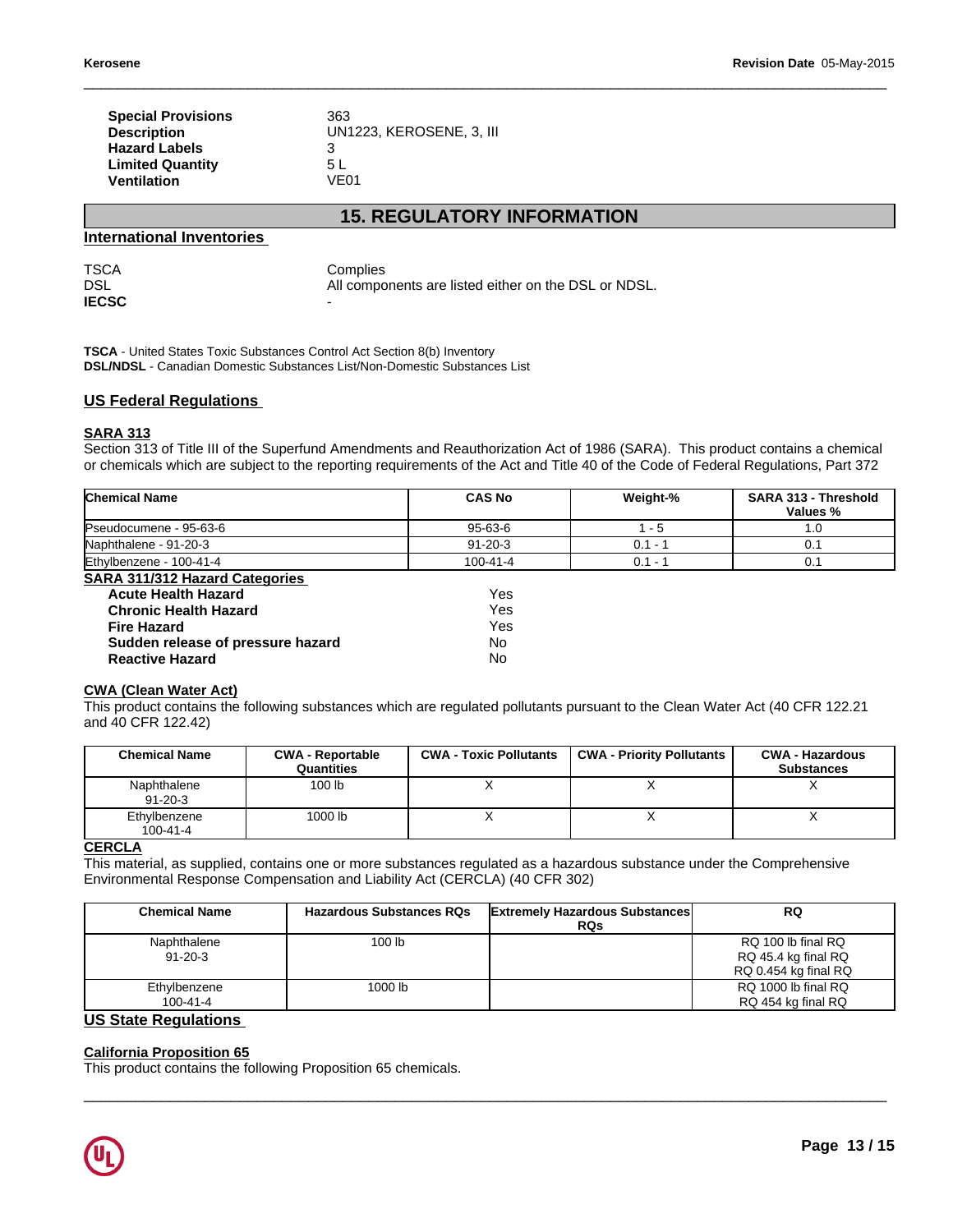.

| <b>Chemical Name</b>         | <b>California Proposition 65</b> |
|------------------------------|----------------------------------|
| Ethylbenzene - 1<br>100-41-4 | Carcinoɑen                       |
| $-91-20-3$<br>Naphthalene ·  | Carcinogen                       |

 $\_$  ,  $\_$  ,  $\_$  ,  $\_$  ,  $\_$  ,  $\_$  ,  $\_$  ,  $\_$  ,  $\_$  ,  $\_$  ,  $\_$  ,  $\_$  ,  $\_$  ,  $\_$  ,  $\_$  ,  $\_$  ,  $\_$  ,  $\_$  ,  $\_$  ,  $\_$  ,  $\_$  ,  $\_$  ,  $\_$  ,  $\_$  ,  $\_$  ,  $\_$  ,  $\_$  ,  $\_$  ,  $\_$  ,  $\_$  ,  $\_$  ,  $\_$  ,  $\_$  ,  $\_$  ,  $\_$  ,  $\_$  ,  $\_$  ,

# **U.S. State Right-to-Know Regulations**

| <b>Chemical Name</b>           | <b>New Jersey</b> | Massachusetts | Pennsylvania | <b>Rhode Island</b> | <b>Illinois</b> |
|--------------------------------|-------------------|---------------|--------------|---------------------|-----------------|
| Solvent Blend<br>64742-88-7    | $\checkmark$<br>∧ |               |              |                     |                 |
| Nonane<br>111-84-2             | ⌒                 |               | ⌒            |                     |                 |
| Pseudocumene<br>95-63-6        | ∧                 | v             |              | v                   |                 |
| Ethylbenzene<br>$100 - 41 - 4$ |                   |               |              |                     |                 |
| Naphthalene<br>$91 - 20 - 3$   | ∧                 | v             | ∧            | v                   | v<br>∧          |

# **International Regulations**

# **Mexico**

# **National occupational exposure limits**

| Component                           | <b>Carcinogen Status</b> | <b>Exposure Limits</b>                                                                                                   |
|-------------------------------------|--------------------------|--------------------------------------------------------------------------------------------------------------------------|
| Pseudocumene<br>$95-63-6(1-5)$      |                          | Mexico: TWA 25 ppm<br>Mexico: TWA 125 mg/m <sup>3</sup><br>Mexico: STEL 35 ppm<br>Mexico: STEL 170 mg/m <sup>3</sup>     |
| Nonane<br>$111 - 84 - 2(1 - 5)$     |                          | Mexico: TWA 200 ppm<br>Mexico: TWA 1050 mg/m <sup>3</sup><br>Mexico: STEL 250 ppm<br>Mexico: STEL 1300 mg/m <sup>3</sup> |
| Naphthalene<br>$91-20-3(0.1 - 1)$   |                          | Mexico: TWA 10 ppm<br>Mexico: TWA 50 mg/m <sup>3</sup><br>Mexico: STEL 15 ppm<br>Mexico: STEL 75 mg/m <sup>3</sup>       |
| Ethylbenzene<br>$100-41-4(0.1 - 1)$ |                          | Mexico: TWA 100 ppm<br>Mexico: TWA 435 mg/m <sup>3</sup><br>Mexico: STEL 125 ppm<br>Mexico: STEL 545 mg/m <sup>3</sup>   |

# **Canada WHMIS Hazard Class**



|                                                                                       | $100 - 41 - 4$ ( $0.1 - 1$ )                        |                              |                          | Mexico: I WA 435 mg/m <sup>3</sup><br>Mexico: STEL 125 ppm<br>Mexico: STEL 545 mg/m <sup>3</sup> |
|---------------------------------------------------------------------------------------|-----------------------------------------------------|------------------------------|--------------------------|--------------------------------------------------------------------------------------------------|
|                                                                                       | Mexico - Occupational Exposure Limits - Carcinogens |                              |                          |                                                                                                  |
| Canada<br>WHMIS Hazard Class<br>B3 - Combustible liquid<br>D2A - Very toxic materials |                                                     |                              |                          |                                                                                                  |
|                                                                                       |                                                     |                              |                          |                                                                                                  |
|                                                                                       |                                                     |                              |                          |                                                                                                  |
|                                                                                       |                                                     | <b>16. OTHER INFORMATION</b> |                          |                                                                                                  |
| <b>NFPA</b>                                                                           | <b>Health Hazards 2</b>                             | Flammability 2               | Instability 0            | <b>Physical and</b><br><b>Chemical Hazards -</b>                                                 |
| <b>HMIS</b>                                                                           | Health Hazards 2*                                   | Flammability 2               | <b>Physical Hazard 0</b> | <b>Personal Protection</b><br>X                                                                  |
|                                                                                       |                                                     |                              |                          |                                                                                                  |



**HMIS**